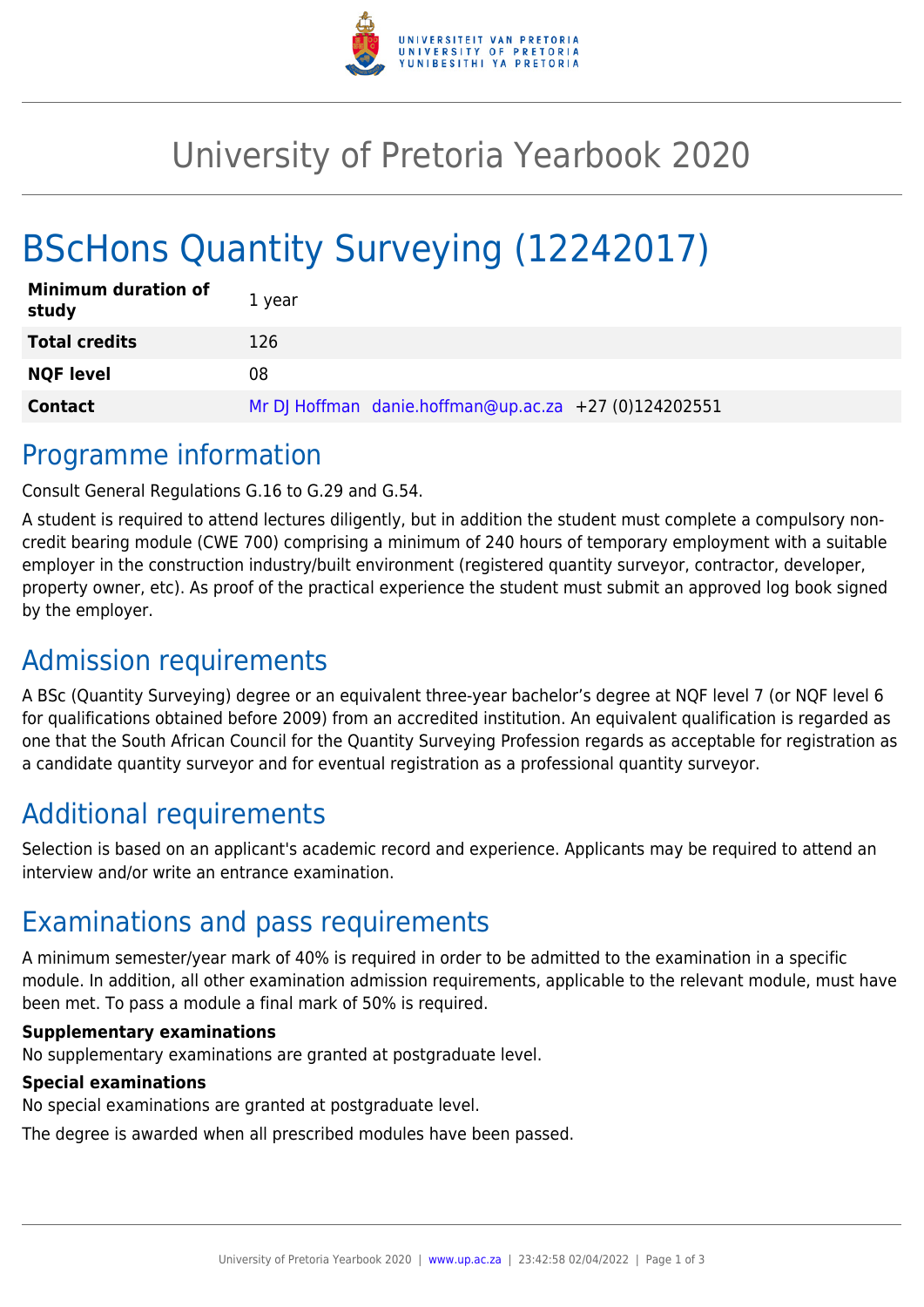

### Pass with distinction

The degree is conferred with distinction if students registered for the degree for the first time, complete the degree within the minimum prescribed time and pass all modules with a weighted average of 75%.